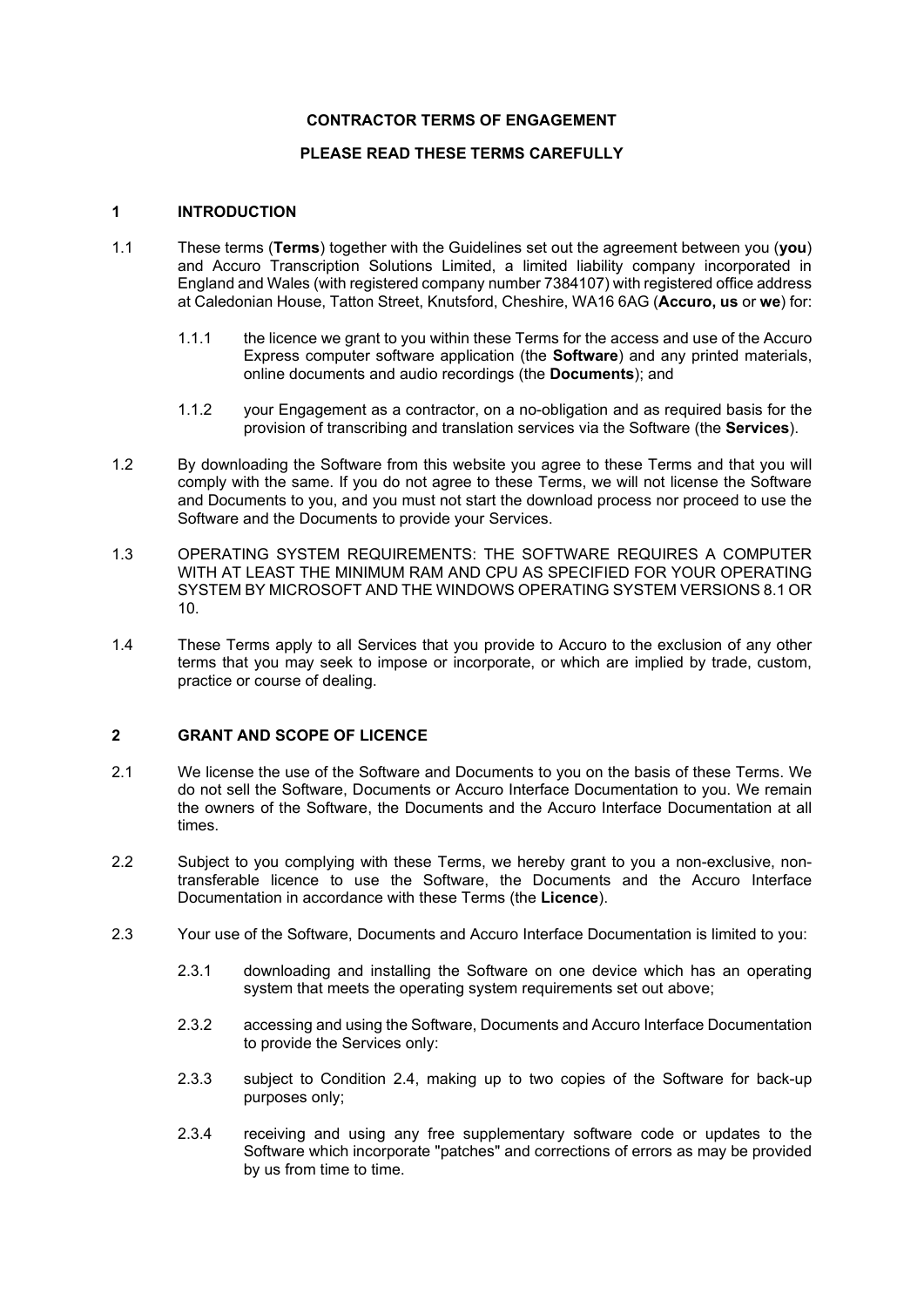- 2.4 Except as expressly set out in these Terms or as permitted by any local law, you undertake:
	- 2.4.1 not to copy, modify, duplicate, create derivative works from, frame, mirror, republish, download, display, transmit, or distribute all or any portion of the Accuro Interface, Accuro Interface Documentation, or Documents (as applicable) in any form or media or by any means except where such copying is incidental to the normal use of the Software, or where it is necessary for the purpose of back-up or operational security;
	- 2.4.2 not to license, sell, rent, lease, transfer, assign, distribute, display, disclose, or otherwise commercially exploit, or otherwise make the Accuro Interface, Accuro Interface Documentation, the Software and/or the Documents available to any third party;
	- 2.4.3 not to make alterations to, or modifications of, the whole or any part of the Software, nor permit the Software or any part of it to be combined with, or become incorporated in, any other programs;
	- 2.4.4 not to disassemble, decompile, reverse-engineer or otherwise reduce to humanperceivable form or create derivative works based on the whole or any part of the Software and/or the Accuro Interface nor attempt to do any such thing except to the extent that (by virtue of section 296A of the Copyright, Designs and Patents Act 1988) such actions cannot be prohibited because they are essential for the purpose of achieving inter-operability of the Software with another software program, and provided that the information obtained by you during such activities:
		- (a) is used only for the purpose of achieving inter-operability of the Software with another software program;
		- (b) is not unnecessarily disclosed or communicated without our prior written consent to any third party;
		- (c) is not used to create any software which is substantially similar to the Software;
	- 2.4.5 to keep all copies of the Software secure and to maintain accurate and up-to-date records of the number and locations of all copies of the Software;
	- 2.4.6 to supervise and control use of the Software and ensure that the Software is used in accordance with these Terms;
	- 2.4.7 to include our copyright notice on all entire and partial copies you make of the Software on any medium;
	- 2.4.8 not to provide or otherwise make available the Software in whole or in part (including but not limited to program listings, object and source program listings, object code and source code), in any form to any person without prior written consent from us; or
	- 2.4.9 not to access all or any part of the Accuro Interface, Accuro Interface Documentation, or Software in order to build a product or service which competes with the Accuro Interface, the Accuro Interface Documentation or Software.

## **3 THE SERVICES**

3.1 By downloading a Document or commencing the provision of the Services (whichever is the earlier), your Engagement as a self-employed contractor shall commence. During your Engagement, you shall at all times: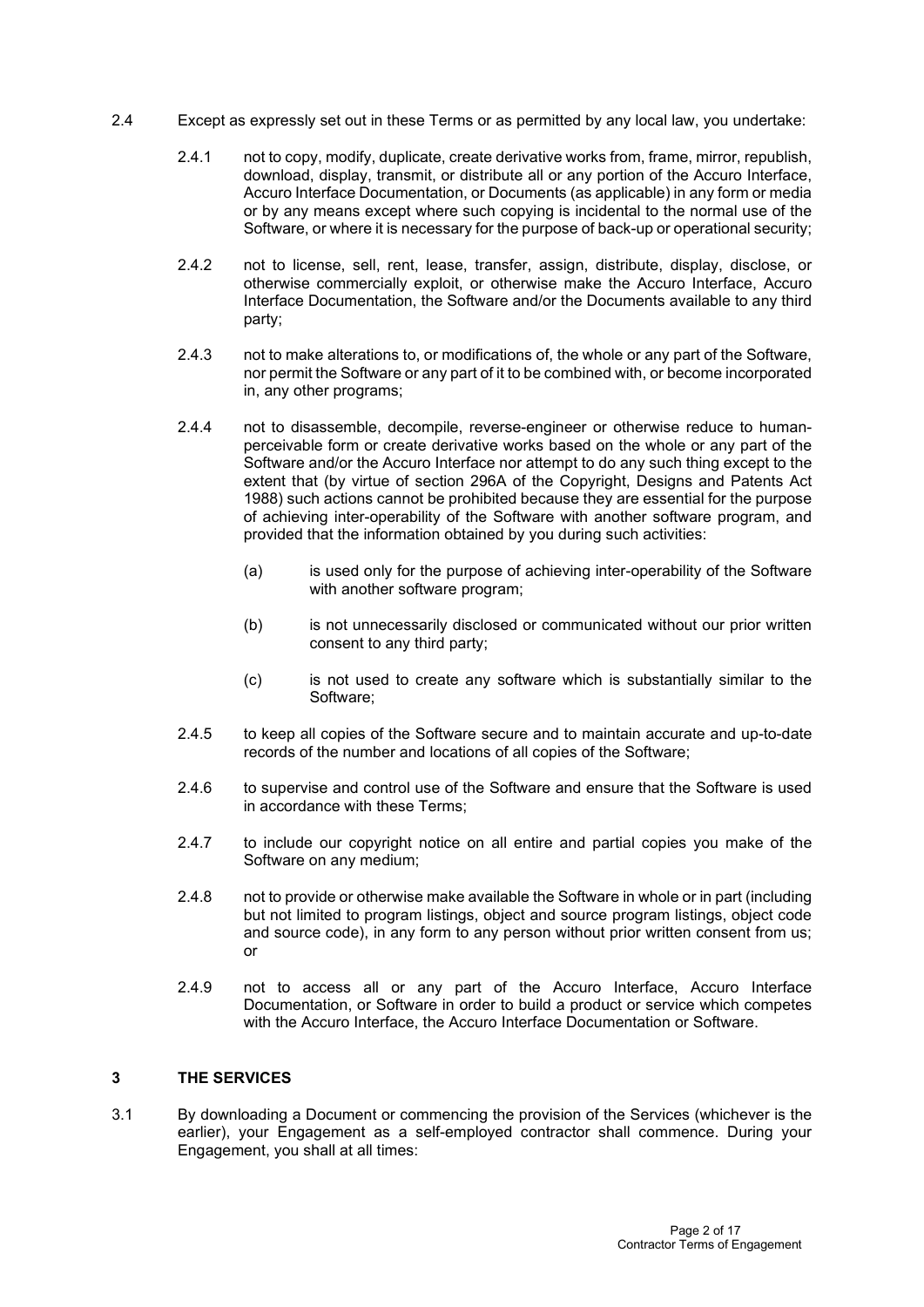- 3.1.1 perform the Services and deliver the Transcribed Documents to Accuro in accordance with the Service Levels;
- 3.1.2 provide the Services with all due care, skill and ability and in accordance with good industry practice;
- 3.1.3 use reasonable endeavours to provide such assistance or information as we may require relating to the Services;
- 3.1.4 comply with all applicable laws and regulations relating to anti-bribery and anticorruption in the UK including but not limited to the Bribery Act 2010.
- 3.2 If Accuro reasonably believes that the performance of the Services to be unsatisfactory, whether as a result of a breach of Conditions 3.1 or otherwise, and whether performed by you or a third party appointed by you in accordance with Condition 3.3, the Transcribed Document in question as provided by you must, at our discretion, either be corrected in your own time, but always within 24 hours of notification to you by us of such unsatisfactory performance of the Services, and at your own expense or be corrected by another transcriber, whereupon we may, at our discretion, refuse to pay you for your unsatisfactory performance of the Services. If you fail to correct a Transcribed Document in accordance with this Condition 3.2, we will not be liable to pay the Fee in respect of your performance of the Services in respect of such Transcribed Document.
- 3.3 You are under no obligation to perform the Services personally and may appoint a suitably qualified and skilled third party to perform the Services on your behalf (a **Substitute**) provided that you:
	- 3.3.1 notify us that you intend to appoint a Substitute and ensure that such Substitute contacts us to allow us to ensure that such Substitute is suitably qualified and skilled to perform the Services on your behalf and to receive their own login credentials to login and access the Software. You acknowledge that must not share your own login credentials with any third party including a Substitute;
	- 3.3.2 sign a confidentiality agreement with the Substitute which must be on terms no less restrictive than those set out in Condition 12 and you provide a copy of such signed agreement to us;
	- 3.3.3 ensure that, and shall remain responsible for ensuring that, such Substitute performs the Services in accordance with the Service Levels (where relevant) and perform the Services and any other obligations placed on you under these Terms, at all times with due care, skill and ability and in accordance with good industry practice;
	- 3.3.4 ensure that the Substitute understands and complies with all the provisions of the Data Protection Legislation and enters into direct undertakings with us on terms substantially the same as those set out in Condition 12; and
	- 3.3.5 ensure that any work sent by you for transcription or translation Substitutes based outside the UK is to countries that comply with Condition 12 of these Terms.
- 3.4 You shall indemnify Accuro and hold Accuro harmless from and against all and any losses, damages (whether indirect, direct or consequential), costs, proceedings, claims and expenses which it may suffer or incur as a result of, or in connection with, your appointment of a Substitute.
- 3.5 Unless authorised to do so by Accuro in writing, you shall not:
	- 3.5.1 have any authority to incur any expenditure in the name of or for the account of Accuro; or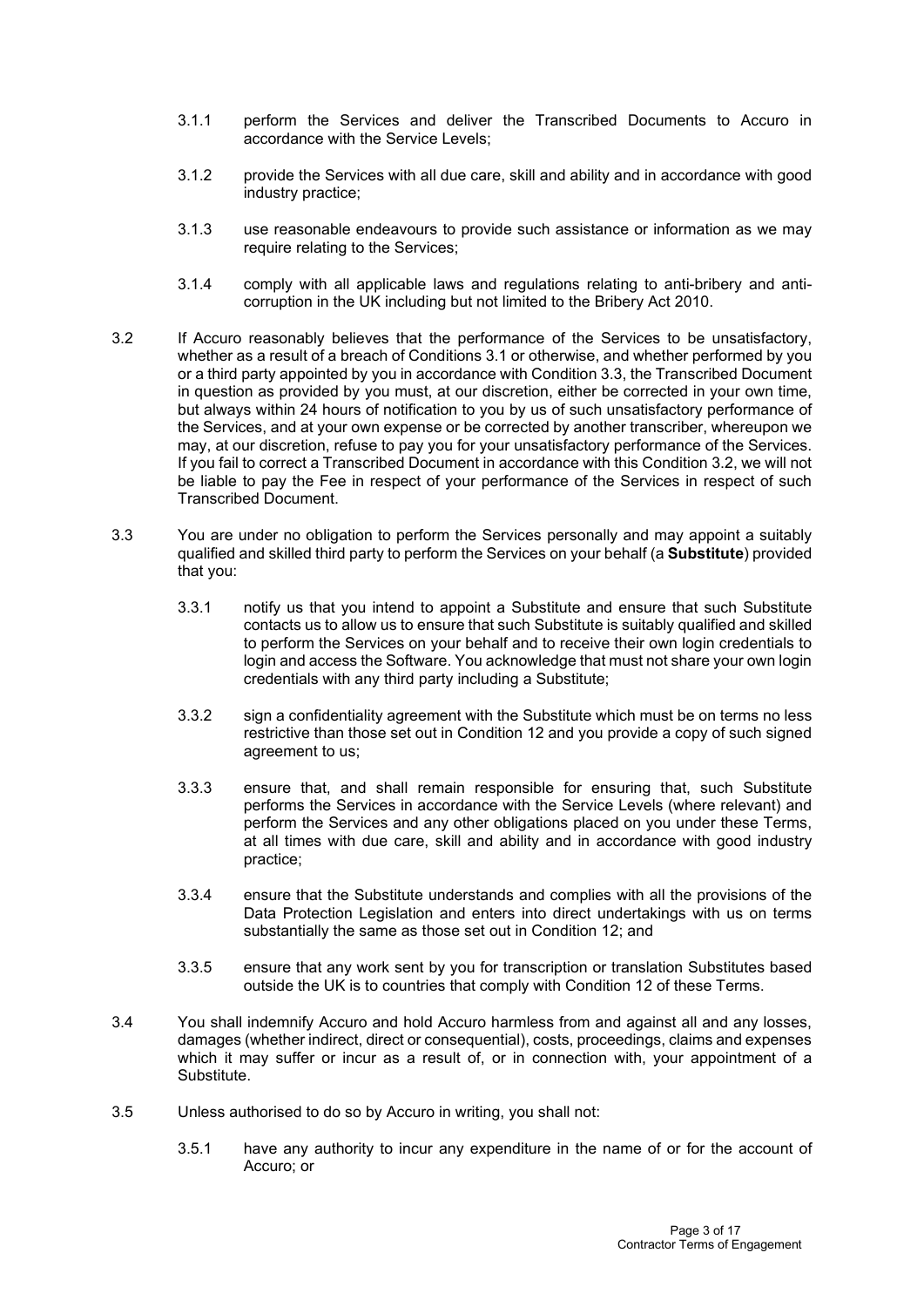- 3.5.2 hold yourself out as having authority to bind Accuro.
- 3.6 You undertake to Accuro not to:
	- 3.6.1 transmit any data, send or upload any material that contains viruses, Trojan horses, worms, time-bombs, keystroke loggers, spyware, adware or any other harmful programs or similar computer code designed to adversely affect the operation of any of Accuro's computer software or hardware;
	- 3.6.2 use the Services, Documents or Accuro Interface Documentation for unlawful purposes and in particular not to upload Transcribed Documents containing content which:
		- (a) contains any material which is obscene, offensive, hateful or inflammatory;
		- (b) promotes violence or sexually explicit material;
		- (c) promotes discrimination based on race, sex, religion, nationality, disability, sexual orientation or age;
		- (d) infringes any copyright, database right or trademark of any other person;
		- (e) is made in breach of any legal duty owed to a third party, such as a contractual duty or a duty of confidence;
		- (f) promotes any illegal activity; or
		- (g) advocates, promotes or assists any unlawful act such as (by way of example only) copyright infringement or computer misuse.
	- 3.6.3 directly or indirectly either during the course of an Engagement and for a period of 6 months following the end of an Engagement, make any contact with or otherwise seek the custom of any customer of Accuro that you have provided the Services for the benefit of such customer of Accuro.

## **4 WORK STATUS**

- 4.1 It is a condition of your Engagement that you are registered with HM Revenue and Customs as self-employed.
- 4.2 The relationship of you to Accuro will be that of independent contractor and nothing in these Terms shall render you as an employee, worker, agent or partner of Accuro and you shall not hold yourself out as such.
- 4.3 These Terms constitute a contract for the provision of services, being in business on your own account, and not a contract of employment or the provision of personal services, and accordingly you shall be fully responsible for and shall indemnify Accuro for and in respect of:
	- 4.3.1 any income tax, National Insurance and social security contributions and any other liability, deduction, contribution, assessment or claim arising from or made in connection with the performance of the Services, where the recovery is not prohibited by law. You shall further indemnify Accuro against all reasonable costs, expenses and any penalty, fine or interest incurred or payable by Accuro in connection with or in consequence of any such liability, deduction, contribution, assessment or claim; and
	- 4.3.2 any liability arising from any employment-related claim or any claim based on worker status (including reasonable costs and expenses) brought by you or any Substitute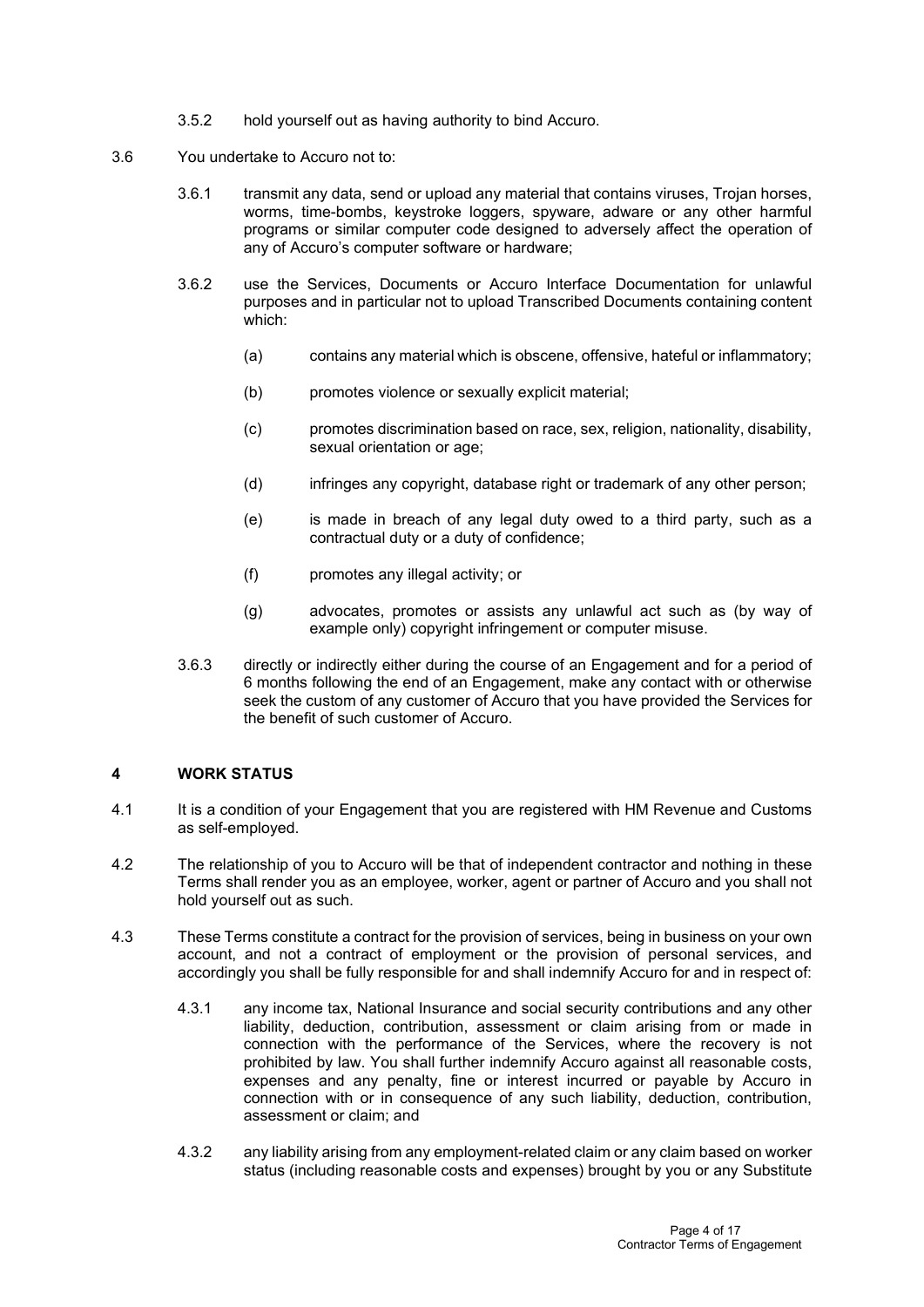you appoint to provide the Services, against Accuro arising out of or in connection with the provision of the Services.

4.4 Accuro may at its option satisfy the indemnity in Condition 4.3 (in whole or in part) by way of deduction from any payments due to you.

## **5 NO PROMISE OR GUARANTEE OF WORK**

- 5.1 Nothing in these Terms creates any obligation for Accuro to provide any work to you. You confirm your understanding that Accuro makes no promise or guarantee of a minimum level of work and that you may work on a flexible "as required" basis. It is the intention of both Accuro and you that there be no mutuality of obligation between them at any time when you are not performing the Services.
- 5.2 It is entirely at Accuro's discretion whether to offer you Documents and Accuro is under no obligation to provide Documents to you at any time. Accuro reserves the right to give or not give Documents to any person at any time and is under no obligation to give any reasons for such decisions.
- 5.3 Each time you login to the Software and download a Document in order to provide the Services it shall be treated as an entirely separate and severable Engagement. These Terms, as updated by Accuro from time to time, shall apply to each Engagement but there shall be no relationship between Accuro and you after the end of one Engagement and before the start of any subsequent Engagement.
- 5.4 The fact that you have previously provided Services to Accuro, on one or more occasions, shall not confer any legal rights on you, in particular, should not be regarded as establishing an entitlement to regular work or conferring continuity of employment.

### **6 ARRANGEMENTS FOR WORK**

- 6.1 To receive Documents from us, you must advise Accuro of your availability via the Accuro Interface and in accordance with the Service Levels. Once you receive Documents from us, you may then perform the Services. If for any reason you are unable to complete the Services in accordance with the Service Levels, or at all, then you must immediately inform Accuro.
- 6.2 We reserve the right to terminate any Engagement at any time for operational reasons. You will be paid for all work done during that Engagement up to the time it is terminated.

## **7 PLACE OF WORK**

7.1 During any Engagement you (and any Substitute) shall work from your own premises [or such other premises of your choosing] and use your own equipment. You shall be responsible for all costs and insurances relating to your work from your own premises.

## **8 USER ID**

8.1 Accuro shall provide you with an ID to enable you to provide the Services. The ID must only be used by you and in accordance with these Terms.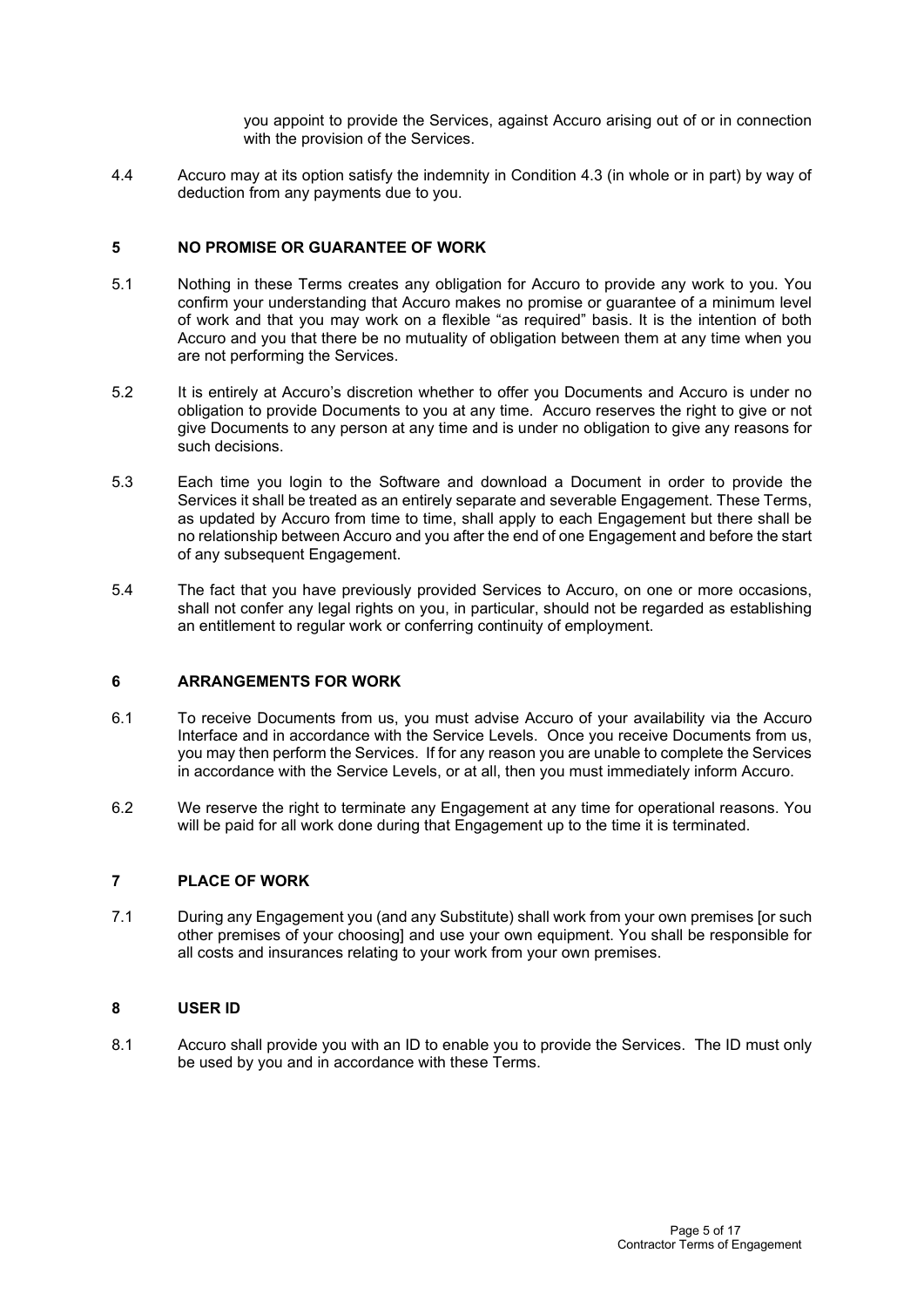8.2 You are responsible for ensuring that the IDs are kept secure. If you believe there has been a breach of the security such as the disclosure, theft or unauthorised use of the IDs, you must notify Accuro immediately by emailing enquiries@accuro.co.uk. If Accuro reasonably believes that the ID provided to you is being used in any way which is not permitted by these Terms, then Accuro reserves the right to suspend access to Accuro Interface, the Software and provision of the Services immediately on giving notice to you and to block access from that ID until the issue has been resolved.

## **9 INTELLECTUAL PROPERTY RIGHTS**

- 9.1 **Intellectual Property Rights of the Software.** You acknowledge that all Intellectual Property Rights in the Software, the Documents and the Accuro Interface Documentation anywhere in the world belong to us, that rights in the Software, Documents and the Accuro Interface Documentation are licensed (not sold) to you, and that you have no rights in, or to, the Software, the Documents or the Accuro Interface Documentation other than the right to use them in accordance with these Terms.
- 9.2 You acknowledge that you have no right to have access to the Software in source code form or in unlocked coding or with comments.
- 9.3 The integrity of the Software is protected by technical protection measures (TPM) so that the Intellectual Property Rights, including copyright, in the Software are not misappropriated. You must not attempt in any way to remove or circumvent any such TPM, nor apply or manufacture for sale or hire, import, distribute, sell or let for hire, offer or expose for sale or hire, advertise for sale or hire or have in their possession for private or commercial purposes any means the sole intended purpose of which is to facilitate the unauthorised removal or circumvention of such TPM.
- 9.4 **Intellectual Property Rights of the Works**. In consideration of the fees we pay to you pursuant to Condition 3.2, you assign to Accuro all Intellectual Property Rights in the Works and all materials embodying these rights immediately upon their creation to the fullest extent permitted by law. Insofar as they do not vest automatically by operation of law or under these Terms, you hold the legal title in these rights and inventions on trust for Accuro.
- 9.5 You undertake to do all acts necessary to confirm that absolute title in all Intellectual Property Rights in the Works has passed, or will pass, to Accuro.
- 9.6 You warrant to Accuro that you:
	- 9.6.1 have not given, and will not give, permission to any third party to use any of the Works, nor any of the Intellectual Property Rights in the Works;
	- 9.6.2 is unaware of any use by any third party of any of the Works or Intellectual Property Rights in the Works; and
	- 9.6.3 the use of the Works or the Intellectual Property Rights in the Works by Accuro will not infringe the rights of any third party.
- 9.7 You hereby waive any moral rights in the Works to which you are now or may at any future time be entitled under Chapter IV of the Copyright Designs and Patents Act 1988 or any similar provisions of law in any jurisdiction, including (but without limitation) the right to be identified, the right of integrity and the right against false attribution, and agrees not to institute, support, maintain or permit any action or claim to the effect that any treatment, exploitation or use of such Works or other materials infringes your moral rights.

## **10 PAYMENT**

10.1 Accuro shall pay you the pre-agreed fee approved by Accuro in writing (plus any VAT, if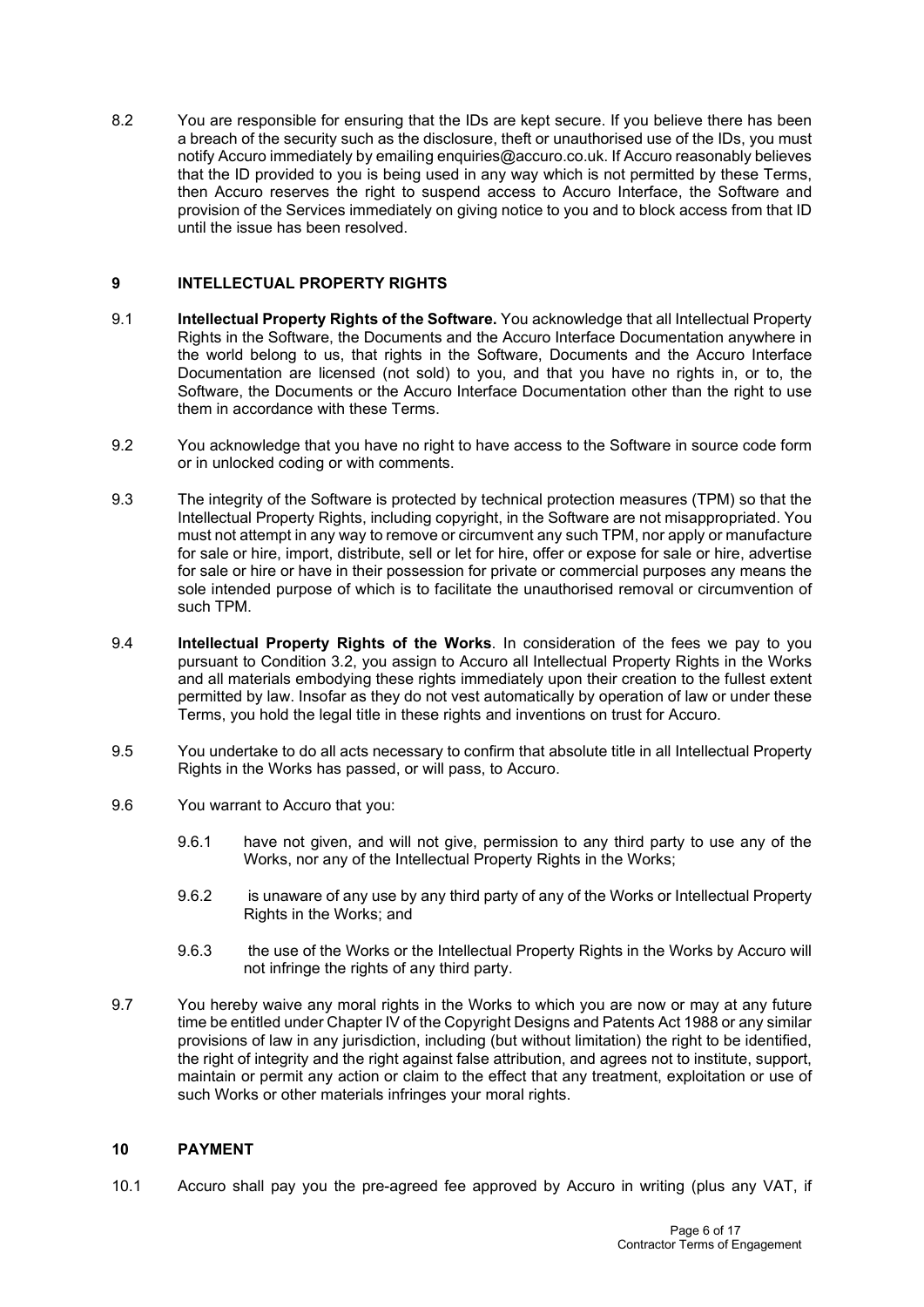applicable). At the time of your enrolment with Accuro, you must provide Accuro with your standard fee that you intend to charge Accuro for your time. You may increase your standard fee by providing Accuro 7 days' notice in writing. You may also increase your fee for an individual Document received from Accuro if the Document is unusually difficult to transcribe or copy type (as applicable), provided you give immediate (and being not more than 24 hours' notice) to Accuro from time you download the Document. It will be in Accuro's sole and absolute discretion whether to accept any fee increase, and no fee increase shall apply (whether as to the standard fee or a specific increase for an unusually difficult file) unless Accuro has provided written confirmation to you. If Accuro does not agree a fee increase for a Document you consider is unusually difficult, then you will not be required to transcribe or copy type (as applicable) that Document, nor receive any payment for considering it. For the avoidance of doubt, any agreement by Accuro to increase a fee for a specific Document shall not mean Accuro has agreed that rate shall apply as the standard rate for any other Document that you provide your Services in relation to.

- 10.2 Within the first 5 working days of each month, Accuro shall submit to you an invoice detailing the Transcribed Documents that you have transcribed during the previous month. The invoice will record the date each dictation was uploaded by the customer, the name of the Document as it was allocated to you, the length of the dictation or, if copy typing, the number of words and your fee. You are paid for each Transcribed Document completed within the previous month of the date of the invoice.
- 10.3 You must submit your bank details on receipt of your first invoice and any subsequent changes to your bank details before the 20<sup>th</sup> of each month. If receipt of initial bank details or subsequent changes are notified to Accuro on or after the 20<sup>th</sup> of each month, the invoice will be processed as part of the following month's payment run and will not be processed midmonth.
- 10.4 You will inform Accuro before the  $20<sup>th</sup>$  of each month on receipt of the invoice if you dispute the whole or any part of the invoice. Accuro will pay any amount which remains undisputed when it becomes due and the parties shall use their reasonable endeavours to agree any amount which remains in dispute.
- 10.5 Subject to Condition 3.2, in consideration of the provision of the Services during the Engagement, Accuro shall pay each invoice submitted in accordance with Condition 10.2 within the final week of the month in which the invoice is submitted to you.
- 10.6 Accuro shall be entitled to deduct from the fees (and any other sums) due to you any sums that you may owe to Accuro at any time.
- 10.7 Payment in full or in part of the fees claimed under Condition 10 shall be without prejudice to any claims or rights of Accuro against you in respect of the provision of the Services.
- 10.8 You shall bear all of your own expenses incurred in the course of the Engagement.

## **11 CONFIDENTIALITY AND AUDIT**

- 11.1 You will not, during the Engagement or at any time thereafter except as specifically authorised by a director of Accuro, or obliged by law, use or disclose or attempt to use or disclose any confidential information which may come to your knowledge or be entrusted to you during the term of the Engagement.
- 11.2 For the purposes of this Condition 11, "confidential information" means any information (whether in written format which shall include email or text message, digital voice file format or otherwise) of a confidential or sensitive nature which is not generally in the public domain and shall without limitation include each of the following information: technical information, medical or legal information, personal data, client lists, supplier lists, costing information, studies, medical reports, login and password details for the Accuro Interface, agreements and other confidential information which is provided to you in connection with the agreement and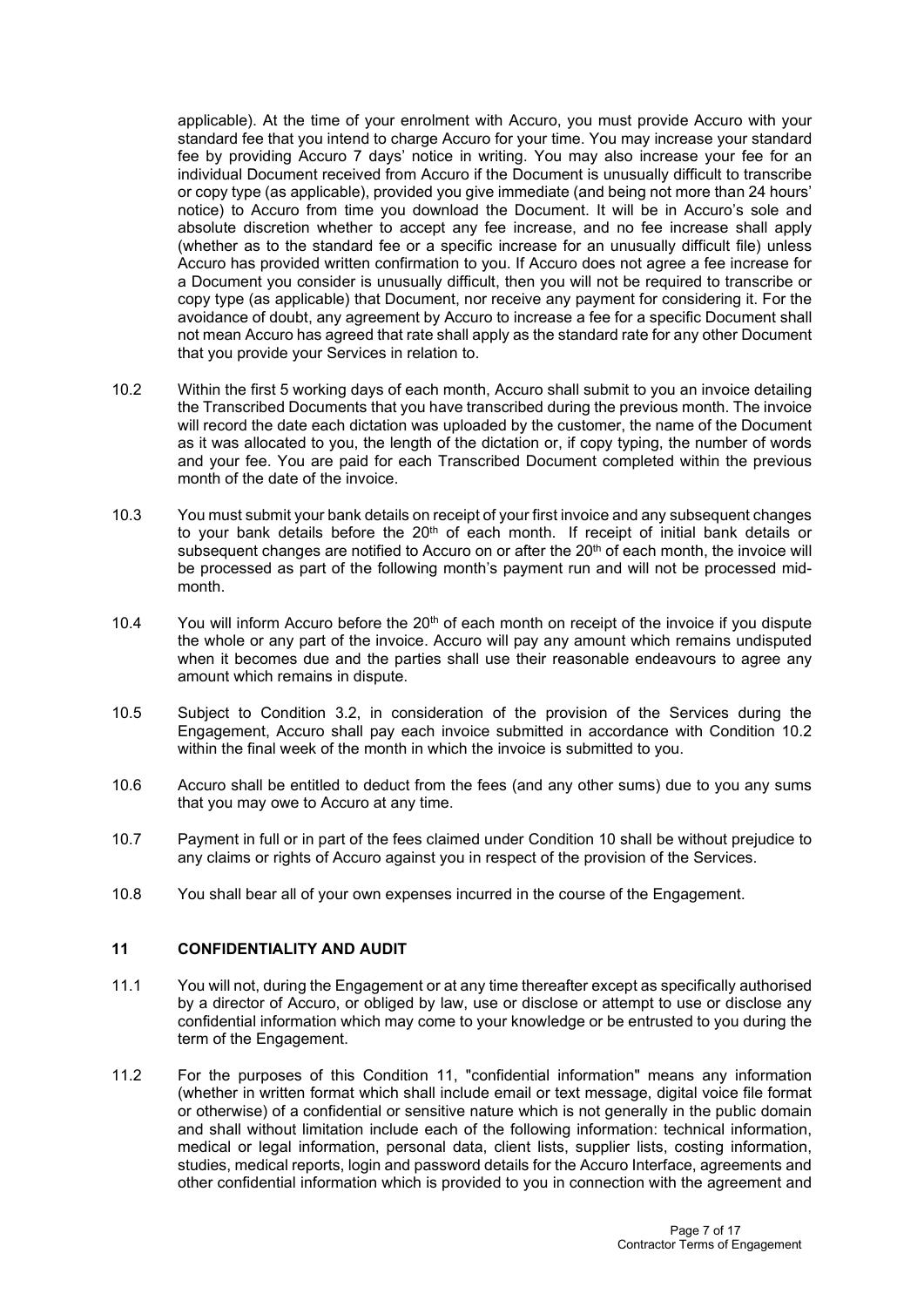any other information concerning the organisation, business, business methods, systems or affairs, finances and transactions of Accuro or any customer of Accuro.

- 11.3 You agree with, and undertake, warrant and represent to, Accuro that:
	- 11.3.1 every computer you use to produce Transcribed Documents has had both suitable recognised firewall and anti-virus software installed and that these are updated on not less than a monthly basis;
	- 11.3.2 if you receive any files or documents outside of the Accuro Interface (as defined in Condition 11.5) then you will permanently delete them and associated documents transcribed on behalf of Accuro from your computer within seven days of the relevant Transcribed Document being returned to Accuro;
	- 11.3.3 you will use a password to login to the computer you are using to undertake the Services and change such password no less frequently than monthly;
	- 11.3.4 you will lock the computer screen if you leave the computer for any period of time whilst undertaking the Services;
	- 11.3.5 subject to Condition 11.3.6, you will not copy, forward or save onto any laptop or flash drive or other mobile media any Document, digital voice file or associated document, any scanned document or any Transcribed Document; and
	- 11.3.6 if you are undertaking copy typing from a Document provided by Accuro, you may print a copy of the Document (if the Document is capable of being printed) to be copy typed but you must:
		- (a) keep any copy of the Document confidential at all times, including but not limited to, ensuring that the copy of the document is filed when not in use to prevent third parties having access or sight of the document; and
		- (b) shred the printed copy of the Document immediately once you have produced the Transcribed Document and ensure that such shredded Document is disposed of in a manner that ensures that the confidential nature of the Document is preserved and that the confidentiality obligations placed upon you under this Condition 11 are maintained.
- 11.4 You agree that, from time to time, Accuro may, at a time to be agreed between Accuro and you (such agreement by you not to be unreasonably withheld or delayed), conduct an audit to ensure that you are complying with the requirement set out in Condition 11.3.2.
- 11.5 You acknowledge that Accuro employs its own software interface for the purposes of the Services known as "Accuro Express", and that you and any Substitute acknowledge and agree for Accuro Express to run a computer script on the computer Accuro Express operates on, which will automatically and permanently delete the voice files and copy type files to be transcribed or copy typed (as applicable) and all transcribed files from the computer Accuro Express operates on following the upload to Accuro of the transcribed files via Accuro Express.
- 11.6 If any customer of Accuro is authorised and regulated by the Solicitors Regulatory Authority ("SRA"), then as part of Accuro's appointment by Accuro's customer and for a period of 12 calendar months following completion of the last Services provided to that customer, Accuro may be asked by the SRA and its officers, employees and representatives ("Agents") to carry out an audit of Accuro and its agents and sub-contractors in respect of the Services ("Audit") and where Accuro agrees to provide assistance as reasonably requested by the SRA and the Agents in relation to any Audit carried out pursuant to Accuro's appointment by Accuro's customer, then you will afford access to the SRA and the Agents during normal working hours to your principal place of business from time to time.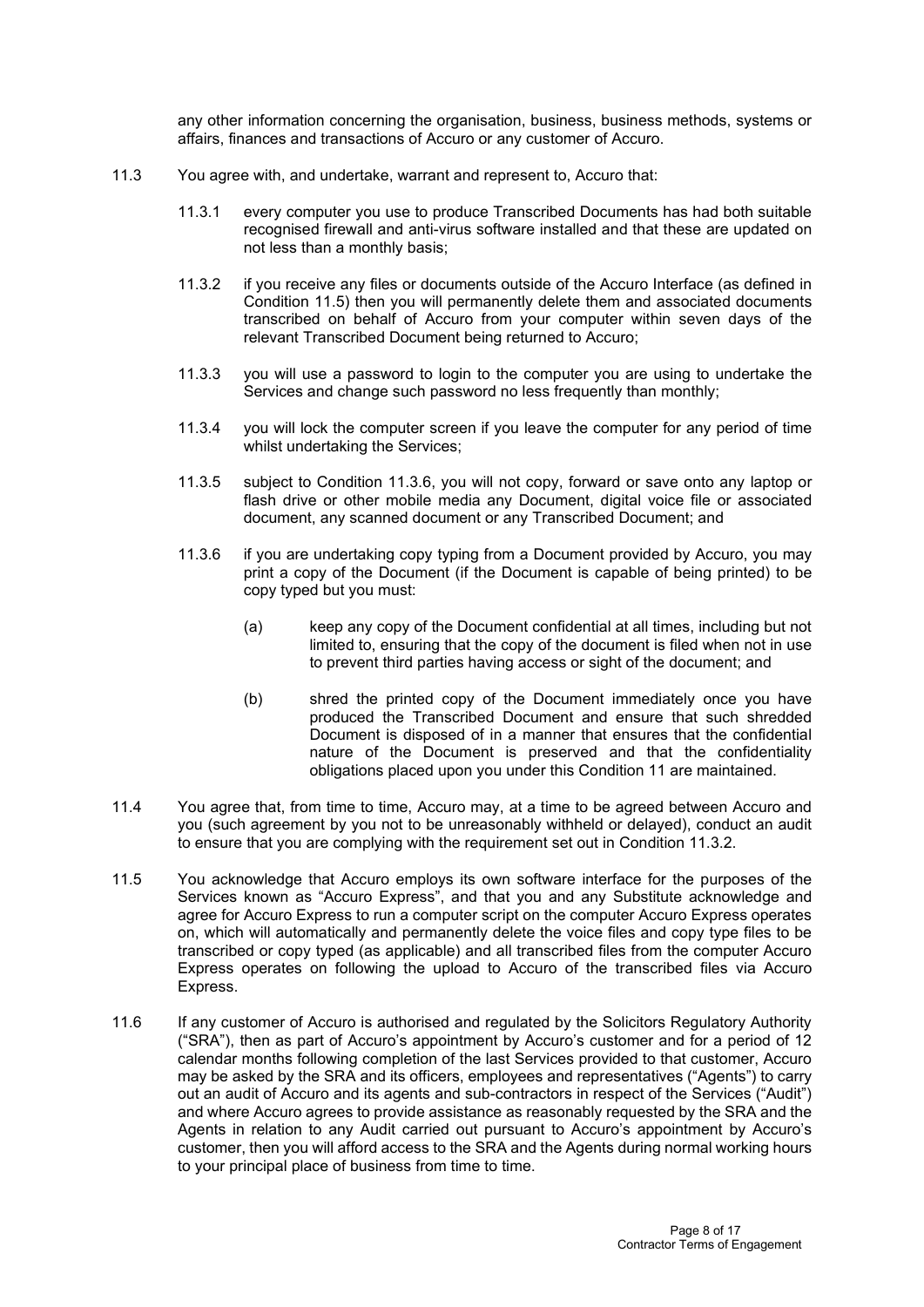- 11.7 You shall make available reasonable access to its facilities for the specific purposes of:
	- 11.7.1 enabling the SRA and the Agents to inspect all material information in any form directly relevant to the Audit; and
	- 11.7.2 inspecting systems, procedures and controls used by you in connection with the Services.

#### **12 DATA PROTECTION**

- 12.1 You consent to Accuro holding and processing data relating to you for legal, personnel, administrative and management purposes.
- 12.2 You consent to Accuro making such information available to those who provide products or services to Accuro such as advisers, regulatory authorities, governmental or quasigovernmental organisations and potential purchasers of Accuro or any part of its business.
- 12.3 You acknowledge that you have received a copy of Accuro's Privacy Notice for Employees, Workers and Contractors which sets out how Accuro collects and uses personal data.
- 12.4 In performing its obligations under these Terms and otherwise in connection with the supply of the Services, you shall comply with Accuro's data protection policy and its respective obligations under the Data Protection Legislation.
- 12.5 Where you process any Customer Personal Data on behalf of any customer of Accuro when performing the Services, you shall be a data processor and the customer shall be the data controller (where **data controller/controller** and **data processor/processor** have the meanings as defined in the Data Protection Legislation).
- 12.6 A general description of the scope, nature and purpose of Processing by you, the duration of the Processing and the types of Personal Data is set out in the Appendix to these Terms.
- 12.7 You shall, in relation to any Personal Data processed in connection with the Engagement:
	- 12.7.1 process that Personal Data only on written instructions of Accuro, unless you are required by Domestic Law to otherwise process that Personal Data. Where you are relying on Domestic Law as the basis for processing Personal Data, you shall promptly notify Accuro of this before performing the processing required by the Domestic Law unless the Domestic Law prohibits you from so notifying Accuro;
	- 12.7.2 keep the Personal Data confidential;
	- 12.7.3 comply with Accuro's data protection policy;
	- 12.7.4 comply with Accuro's reasonable instructions with respect to processing Personal Data;
	- 12.7.5 not transfer any Personal Data outside of the UK unless the prior written consent of Accuro is provided, and, in accordance with the Data Protection Legislation, you ensure that:
		- (a) you or Accuro have provided appropriate safeguards in relation to the transfer;
		- (b) the data subject has enforceable rights and effective legal remedies;
		- (c) you have complied with your obligations under the Data Protection Legislation by providing an adequate level of protection to any Personal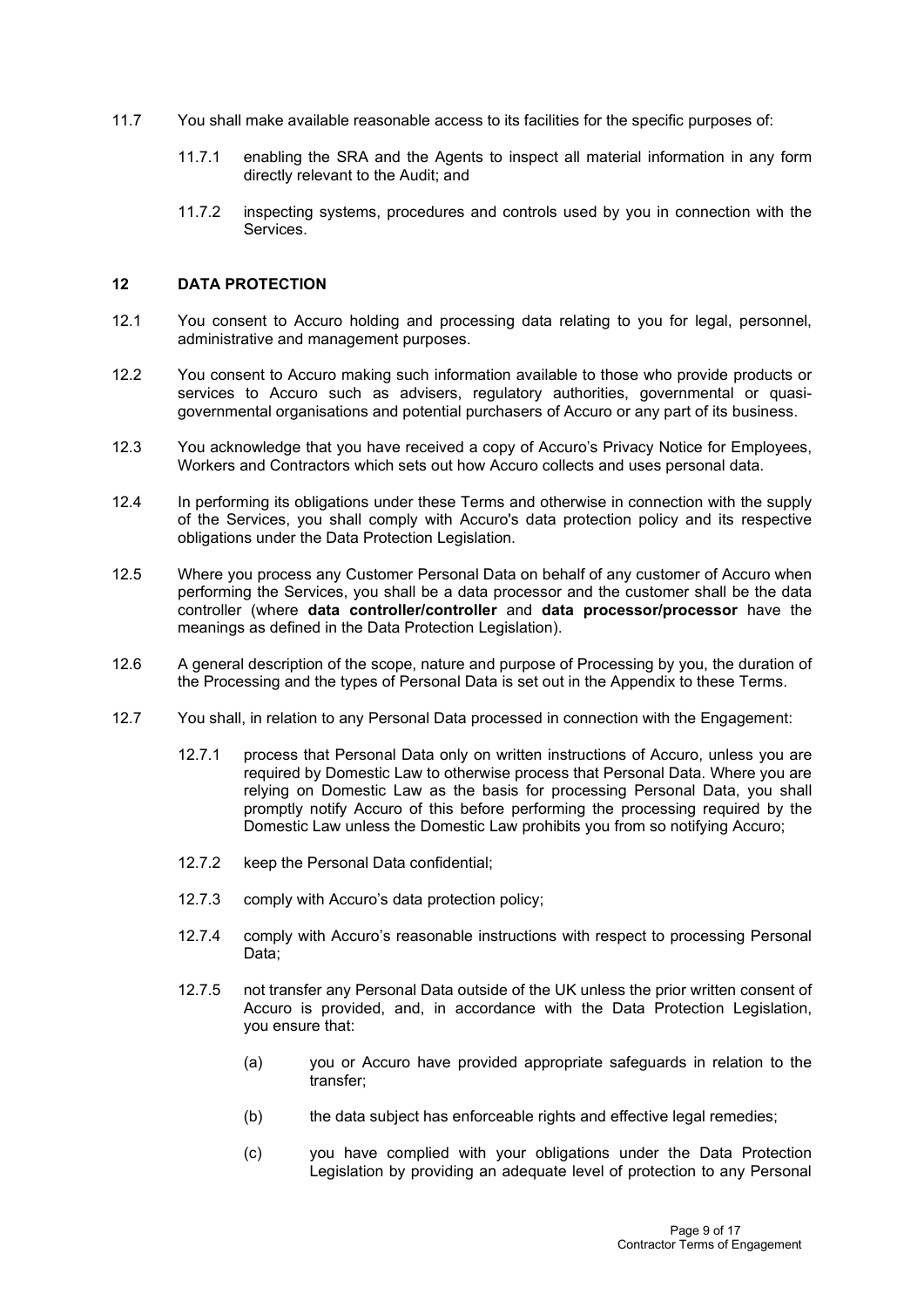Data that is transferred; and

- (d) you comply with reasonable instructions notified to you in advance by Accuro with respect to the processing of the Personal Data;
- 12.7.6 assist Accuro in responding to any data subject access request and to ensure compliance with its obligations under the Data Protection Legislation with respect to security, breach notifications, privacy impact assessments and consultations with supervisory authorities or regulators;
- 12.7.7 notify Accuro without undue delay on becoming aware of a Personal Data breach or communication which relates to Accuro's or your compliance with the Data Protection Legislation;
- 12.7.8 at the written request of Accuro, delete or return Personal Data (and any copies of the same) to Accuro on termination of the Engagement unless required by the Data Protection Legislation to store the Personal Data; and
- 12.7.9 maintain complete and accurate records and information to demonstrate compliance with this Condition 12.
- 12.8 You shall ensure that you have in place appropriate technical or organisational measures, to protect against unauthorised or unlawful processing of Personal Data and against accidental loss or destruction of, or damage to, Personal Data, appropriate to the harm that might result from the unauthorised or unlawful processing or accidental loss, destruction or damage and the nature of the data to be protected, having regard to the state of technological development and the cost of implementing any measures. Such measures may include, where appropriate:
	- 12.8.1 pseudonymising and encrypting Personal Data;
	- 12.8.2 ensuring confidentiality, integrity, availability and resilience of its systems and services;
	- 12.8.3 ensuring that availability of and access to Personal Data can be restored in a timely manner after an incident; and
	- 12.8.4 regularly assessing and evaluating the effectiveness of the technical and organisational measures.
- 12.9 Accuro may, at any time on not less than 30 days' notice, revise this Condition 12 by replacing it with any applicable processor standard clauses or similar terms forming part of an applicable certification scheme (which shall apply when replaced by attachment to these Terms).
- 12.10 You shall indemnify Accuro and hold Accuro harmless from and against all and any losses, damages (whether indirect, direct or consequential), costs, proceedings, claims and expenses which it may suffer or incur as a result of, or in connection with, any breach of this Condition 12 by you and/or any Substitute.

## **13 LIMITATION OF LIABILITY**

13.1 We give you no warranty or assurance about the Software. As free software, you acknowledge that the Software has not been developed to meet your individual requirements, and that it is therefore your responsibility to ensure that the facilities and functions of the Software as described in the Documents meet your requirements.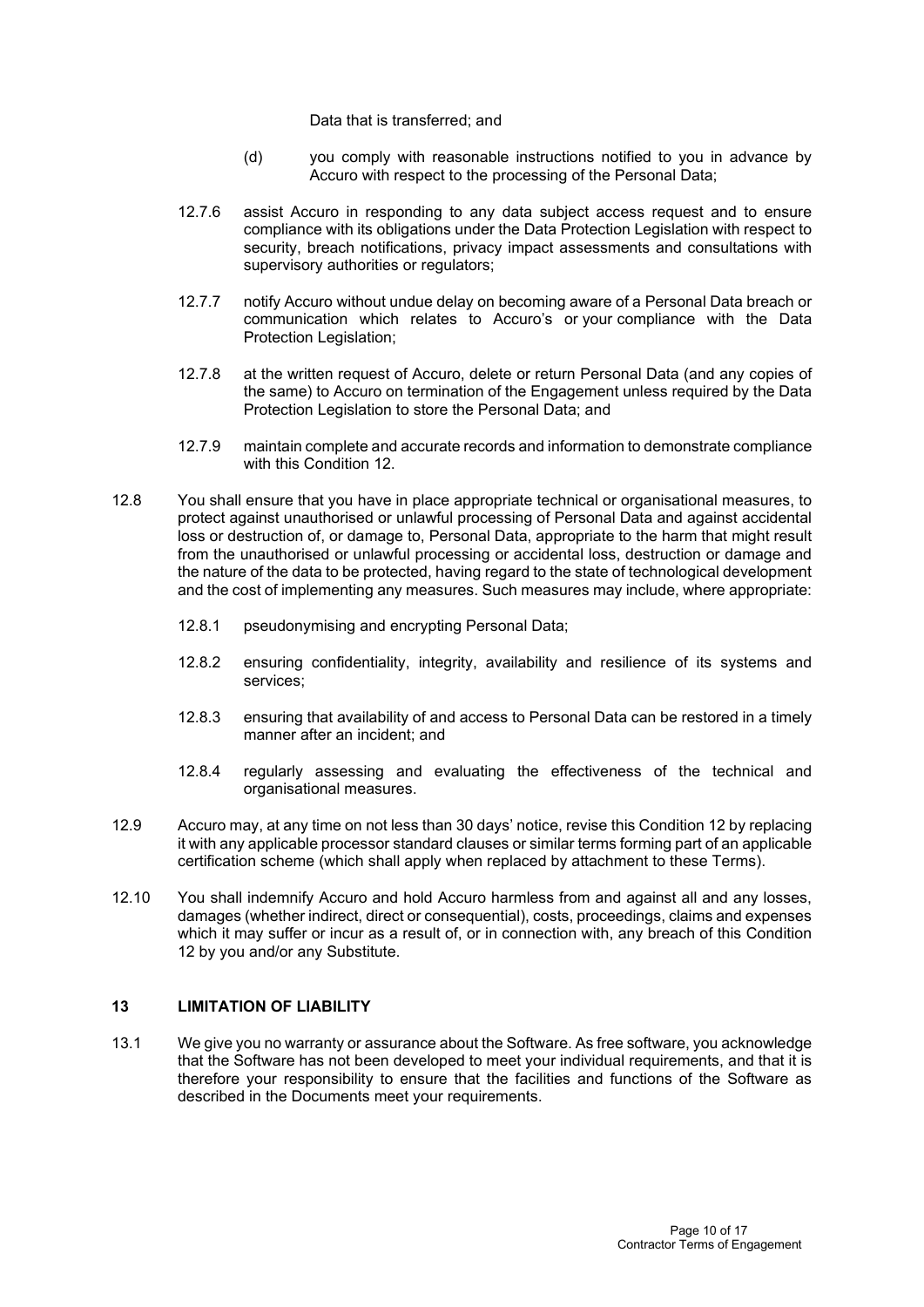- 13.2 You acknowledge that the Software and Documents are only supplied for your internal use by your business, and you agree not to use the Software or Documents for any re-sale purposes.
- 13.3 We shall not under any circumstances whatever be liable to you, whether in contract, tort (including negligence), breach of statutory duty, or otherwise, arising under or in connection with these Terms for:
	- 13.3.1 loss of profits, sales, business, or revenue;
	- 13.3.2 business interruption;
	- 13.3.3 loss of anticipated savings;
	- 13.3.4 loss or corruption of data or information;
	- 13.3.5 loss of business opportunity, goodwill or reputation;
	- 13.3.6 any indirect or consequential loss or damage.
- 13.4 Other than the losses set out in Condition 13.3 (for which we are not liable), our maximum aggregate liability under or in connection with these Terms and your Engagement whether in contract, tort (including negligence) or otherwise, shall in all circumstances be limited to £1000. This maximum cap does not apply to Condition 13.5 of these Terms.
- 13.5 Nothing in these Terms shall limit or exclude our liability for:
	- 13.5.1 death or personal injury resulting from our negligence;
	- 13.5.2 fraud or fraudulent misrepresentation;
	- 13.5.3 any other liability that cannot be excluded or limited by English law.
- 13.6 These Terms set out the full extent of our obligations and liabilities in respect of the supply of the Software and Documents. Except as expressly stated in these Terms, there are no conditions, warranties, representations or other terms, express or implied, that are binding on us. Any condition, warranty, representation or other term concerning the supply of the Software and Documents which might otherwise be implied into, or incorporated in, this Licence whether by statute, common law or otherwise, is excluded to the fullest extent permitted by law.
- 13.7 You shall have personal liability for and shall indemnify Accuro for any loss, liability, costs (including reasonable legal costs), damages or expenses arising from any breach by you or a substitute engaged by the you of these Terms and/or your Engagement including any negligent or reckless act, omission or default in the provision of the Services and/or use of the Software.

## **14 TERMINATION**

- 14.1 If you wish to be removed from our bank of self-employed transcribers, you must inform our HR department as soon as possible. We may remove your name from our bank of selfemployed transcribers at any time in our sole and absolute discretion.
- 14.2 We may terminate an Engagement and these Terms with immediate effect with no liability to make any further payment to you (other than in respect of amounts accrued before the Termination Date) if at any time you:
	- 14.2.1 commit any gross misconduct affecting the business of Accuro;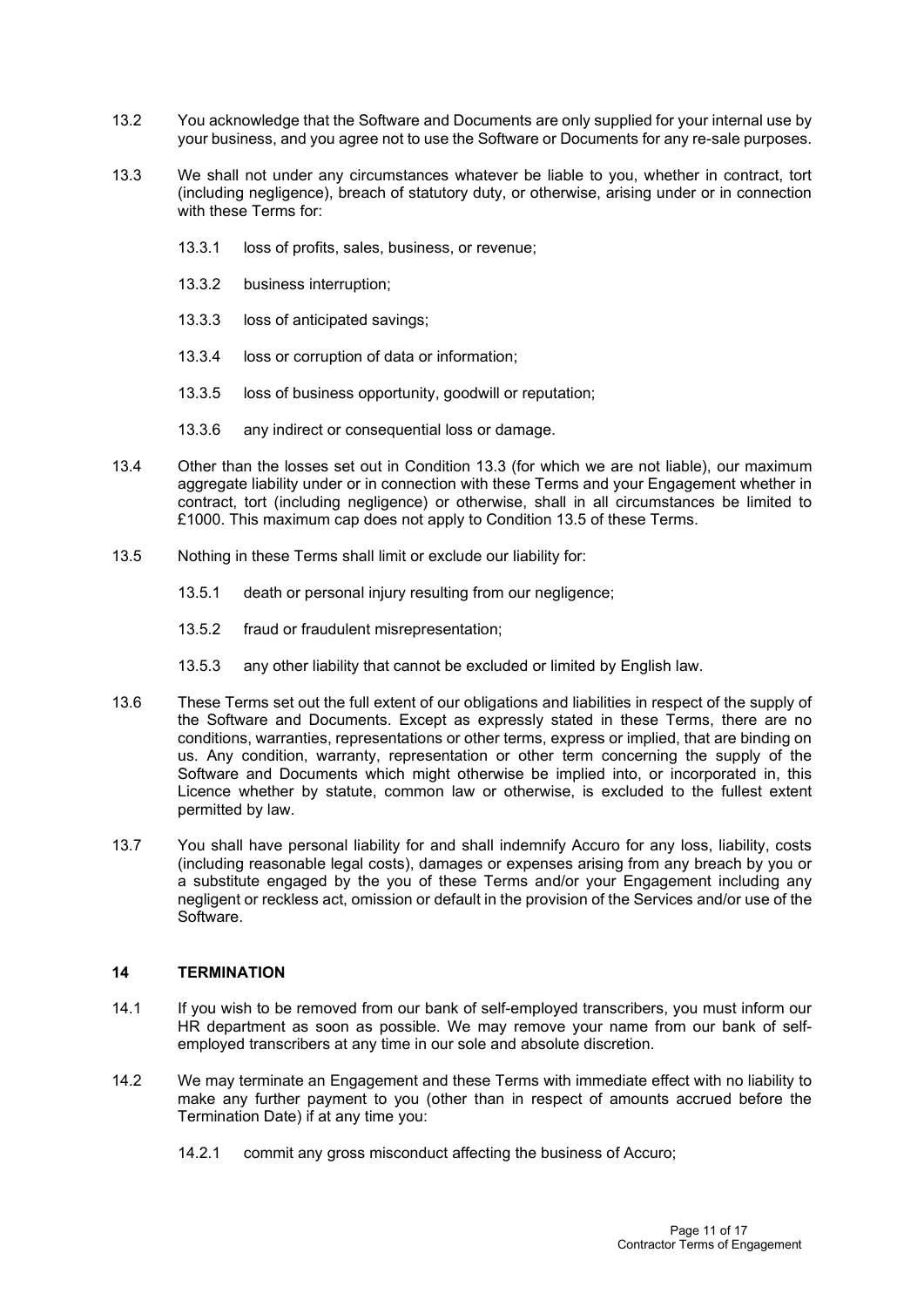- 14.2.2 commit any serious or repeated breach or non-observance of any of the provisions of these Terms or refuses or neglects to comply with any reasonable and lawful directions of Accuro;
- 14.2.3 are convicted of any criminal offence (other than an offence under any road traffic legislation in the United Kingdom or elsewhere for which a fine or non-custodial penalty is imposed);
- 14.2.4 are in the reasonable opinion of Accuro negligent or incompetent in the performance of the Services;
- 14.2.5 are declared bankrupt or makes any arrangement with or for the benefit of your creditors or have a county court administration order made against you under the County Court Act 1984;
- 14.2.6 commit any fraud or dishonesty or acts in any manner which in the opinion of the Accuro brings or is likely to bring you or Accuro into disrepute or is materially adverse to the interests of Accuro;
- 14.2.7 commit any breach of the Guidelines or other policies and procedures issued by Accuro from time to time; or
- 14.2.8 commit any offence under the Bribery Act 2010.
- 14.3 Upon termination for any reason:
	- 14.3.1 all rights granted to you under the Licence and these Terms shall cease;
	- 14.3.2 you must immediately cease all activities authorised by the Licence and these Terms including the provision of the Services;
	- 14.3.3 irretrievably delete any information relating to the business of Accuro and any customer of Accuro (including files transcribed and information from files transcribed) stored on any magnetic or optical disk or memory and all matter derived from such sources which is in your possession or under your control;
	- 14.3.4 immediately deliver to us any Confidential Information in your possession or under your control;
	- 14.3.5 you must immediately delete or remove the Software from all computer equipment in your possession, and immediately destroy or return to us (at our option) all copies of the Software, Documents and the Accuro Interface Documentation then in your possession, custody or control and, in the case of destruction, certify to us that you have done so; and
	- 14.3.6 provide a signed statement that you have complied fully with your obligations under this Condition 14.3.
- 14.4 The rights of Accuro under Condition 14.2 are without prejudice to any other rights that it might have at law to terminate the Engagement and/or these Terms or to accept any breach of these Terms on your part as having brought the agreement to an end. Any delay by Accuro in exercising its rights to terminate shall not constitute a waiver of these rights.

## **15 NOTICES**

15.1 Any notice given under these Terms shall be in writing and signed by or on behalf of the party giving it and shall be served by delivering it personally or sending it by pre-paid recorded delivery or registered post to the relevant party at (in the case of Accuro) its registered office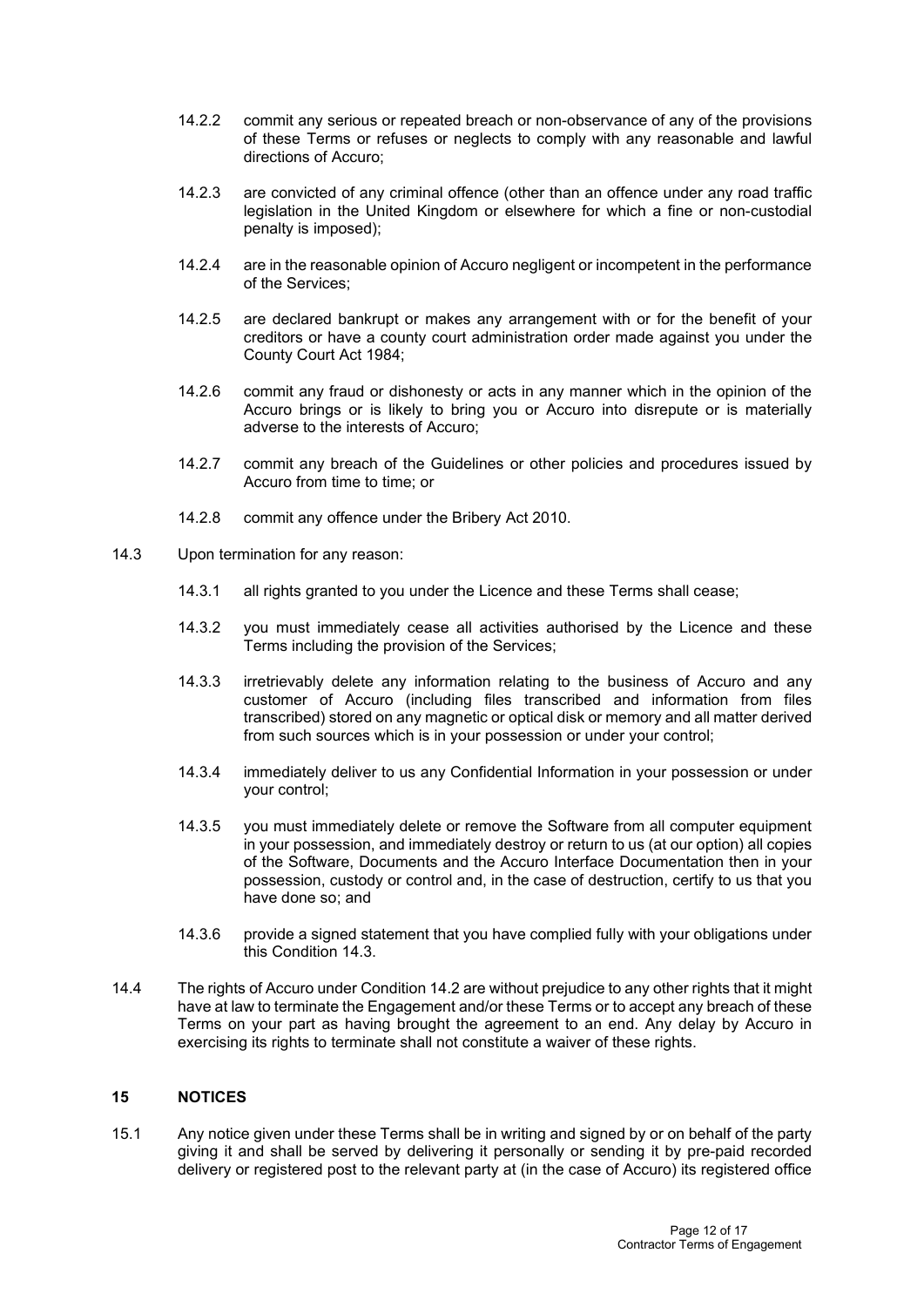for the time being and (in your case) the last known address. Any such notice shall be deemed to have been received:

- 15.1.1 if delivered personally, at the time of delivery; and
- 15.1.2 in the case of pre-paid recorded delivery or registered post, 48 hours from the date of posting.
- 15.2 In providing such service it shall be sufficient to prove that the envelope containing the notice was addressed to the address of the relevant party and delivered either to that address or into the custody of the postal authorities as a pre-paid recorded delivery or registered post.

## **16 OTHER IMPORTANT TERMS**

- 16.1 We may transfer our rights and obligations under these Terms to another organisation, but this will not affect your rights or our obligations under these Terms.
- 16.2 You may only transfer your rights or your obligations under these Terms to another person if we agree in writing.
- 16.3 These Terms and any document expressly referred to in either of them constitutes the entire agreement between you and us. You acknowledge that you have not relied on any statement, promise or representation made or given by or on behalf of us which is not set out in these Terms, our Terms of Service or any document expressly referred to in either of them.
- 16.4 If we fail to insist that you perform any of your obligations under these Terms, or if we do not enforce our rights against you, or if we delay in doing so, that will not mean that we have waived our rights against you and will not mean that you do not have to comply with those obligations. If we do waive a default by you, we will only do so in writing, and that will not mean that we will automatically waive any later default by you.
- 16.5 Each of the conditions of these Terms operates separately. If any court or competent authority decides that any of them are unlawful or unenforceable, the remaining conditions will remain in full force and effect.
- 16.6 These Terms, its subject matter and its formation (and any non-contractual disputes or claims) are governed by English law. We both agree to the exclusive jurisdiction of the courts of England and Wales.

#### **17 DEFINITIONS AND INTERPRETATION**

17.1 In these Terms, the following definitions apply:

| <b>Accuro Interface:</b>                  | software interface to upload Transcribed<br>the<br>Documents to Accuro such interface as modified and<br>developed by Accuro from time to time, and at the date<br>of these Terms the interface is named Accuro Express; |
|-------------------------------------------|--------------------------------------------------------------------------------------------------------------------------------------------------------------------------------------------------------------------------|
| <b>Accuro Interface</b><br>Documentation: | the user guide documentation in respect of the<br>Services;                                                                                                                                                              |
| <b>Customer Personal Data:</b>            | the Personal Data set out in the Appendix comprised in<br>any data provided by Accuro on behalf of a customer<br>for the purpose of providing the Services;                                                              |
| <b>Business Day:</b>                      | a day (other than a Saturday, Sunday or a public<br>holiday) when banks in London are open for business;                                                                                                                 |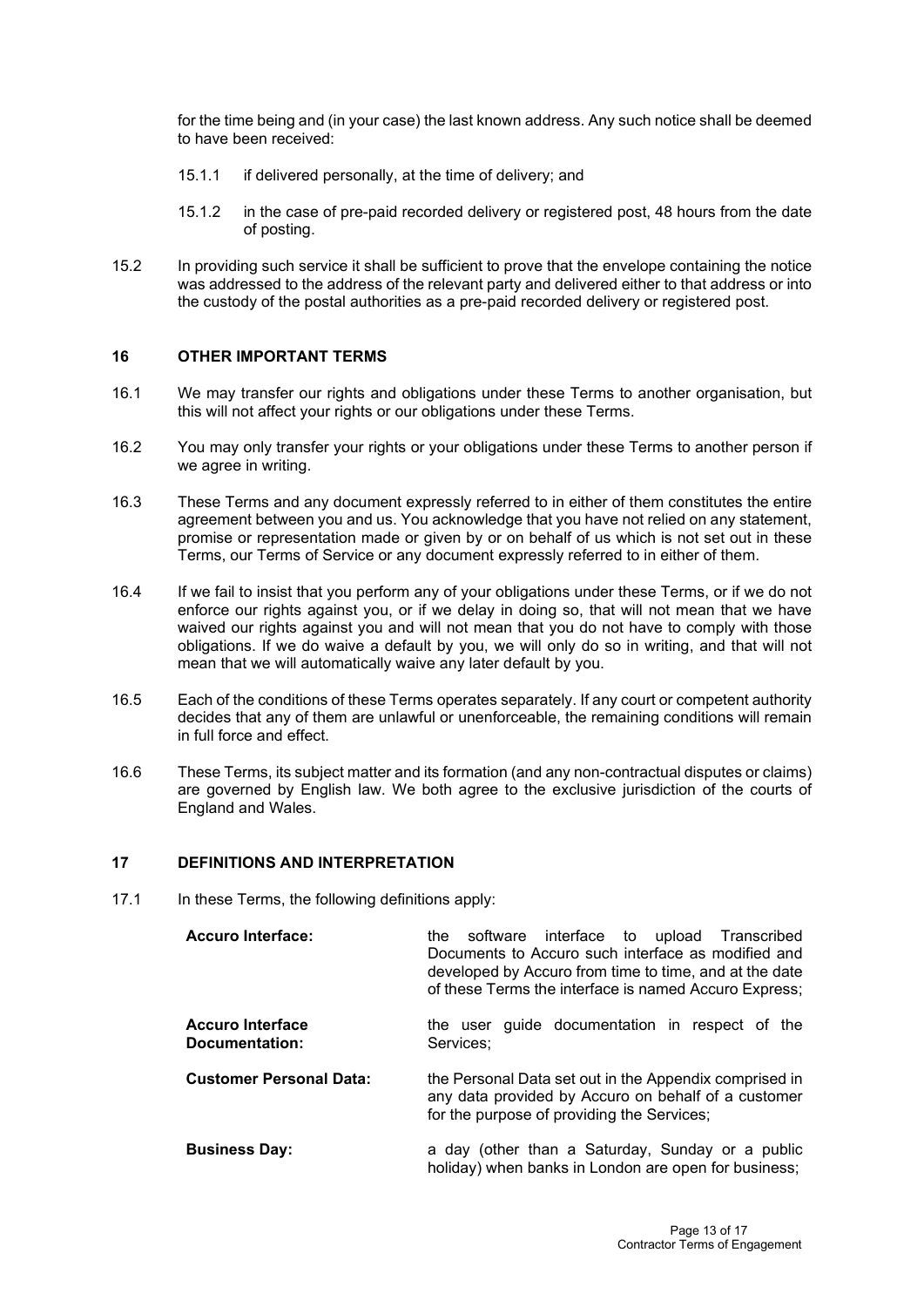- **Data Protection Legislation:** all applicable data protection and privacy legislation in force from time to time in the UK including the retained EU law version of the General Data Protection Regulation ((EU) 2016/679) (UK GDPR); the Data Protection Act 2018 (DPA 2018) (and regulations made the Privacy and Electronic Communications Regulations 2003 (SI 2003/2426) as amended;
- **Domestic Law:** means the law of the United Kingdom or a part of the United Kingdom;
- **Engagement:** each engagement with you for the provision of the Services commencing in accordance with Condition 3.1 and operating in accordance with these Terms;

**Guidelines:** the guidelines issued by Accuro from time to time relating to certain standards and policies to be complied with by you. At the date of these Terms the guidelines include: Accuro's Privacy Notice for Employees, Workers and Contractors and an Accuro welcome pack;

- **Intellectual Property Rights:** all patents, rights to inventions, utility models, copyright and related rights, trademarks, service marks, trade, business and domain names, rights in trade dress or get-up, rights in goodwill or to sue for passing off, unfair competition rights, rights in designs, rights in computer software, database right, topography rights, moral rights, rights in confidential information (including knowhow and trade secrets) and any other intellectual property rights, in each case whether registered or unregistered and including all applications for and renewals or extensions of such rights, and all similar or equivalent rights or forms of protection in any part of the world;
- **Personal Data:** is defined in the Data Protection Legislation;
- **Processing: is defined in the Data Protection Legislation and the** terms "Processed" shall be construed accordingly;

**Pre-Contractual Statement:** any undertaking, promise, assurance, statement, representation, warranty or understanding (whether in writing or not) of any person (whether party to these Terms or not) relating to the Engagement other than as expressly set out in these Terms;

**Services:** the transcription, translation and copy typing services to be provided by you (or the Substitute) to Accuro;

**Service Levels:** the service levels for the Services as set out in the schedule to these Terms;

**Transcribed Documents** the transcribed document prepared by you in the provision of the Services;

**Works:** all records, reports, documents, papers, drawings, designs, photos, graphics, logos, typographical arrangements and all other materials in whatever form,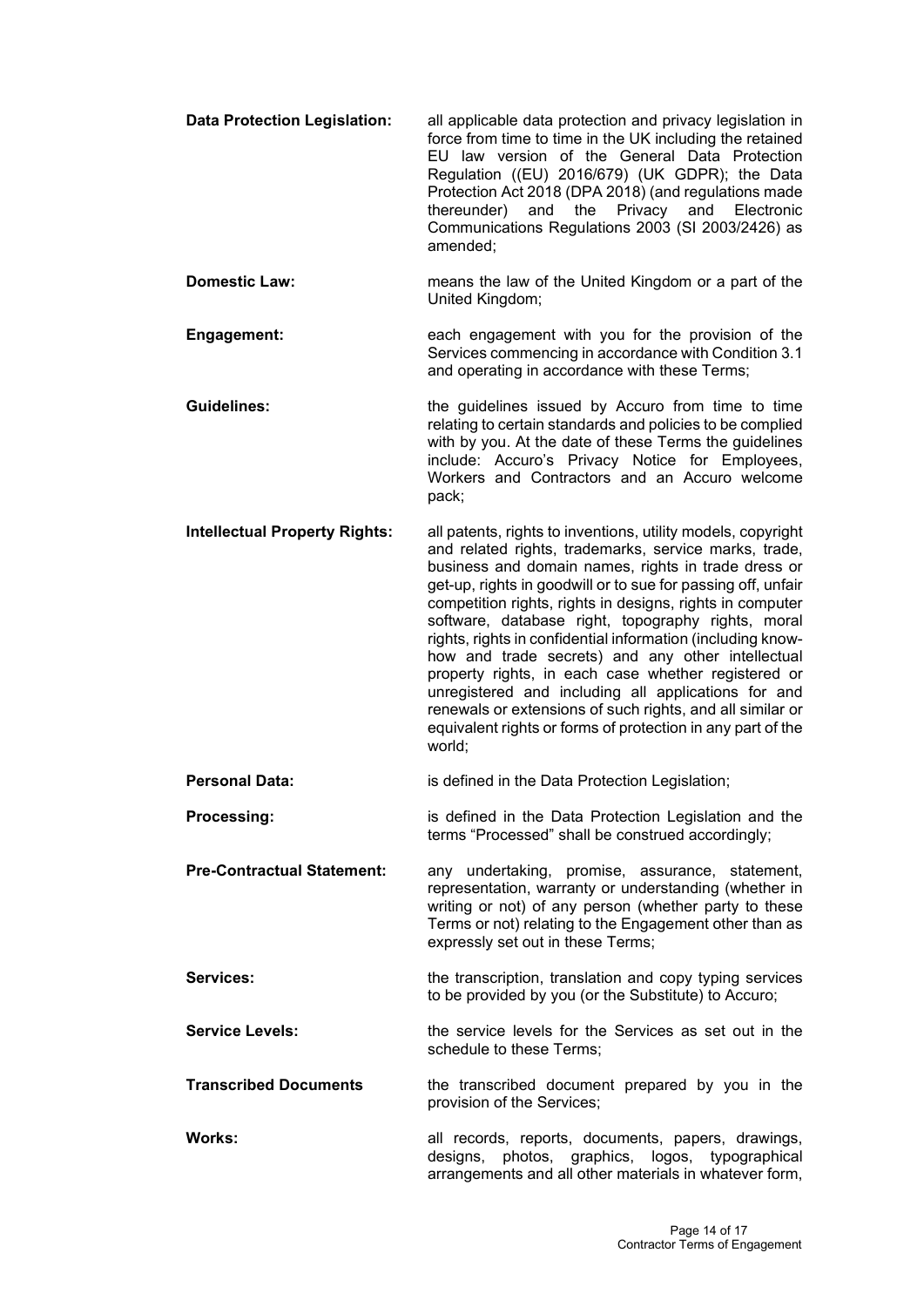including but not limited to hard copy and electronic form, prepared by you in the provision of the Services, including, but not limited to, the Transcribed Documents.

- 17.2 a person includes a natural person, corporate or unincorporated body (whether or not having separate legal personality);
- 17.3 a reference to a party includes its personal representatives, successors or permitted assigns;
- 17.4 a reference to a statute or statutory provision is a reference to such statute or statutory provision as amended or re-enacted. A reference to a statute or statutory provision includes any subordinate legislation made under that statute or statutory provision, as amended or reenacted;
- 17.5 any phrase introduced by the terms including, include, in particular or any similar expression shall be construed as illustrative and shall not limit the sense of the words preceding those terms;
- 17.6 words in the singular shall include the plural and vice versa and words denoting one gender include all genders; and
- 17.7 a reference to writing or written includes faxes and e-mails.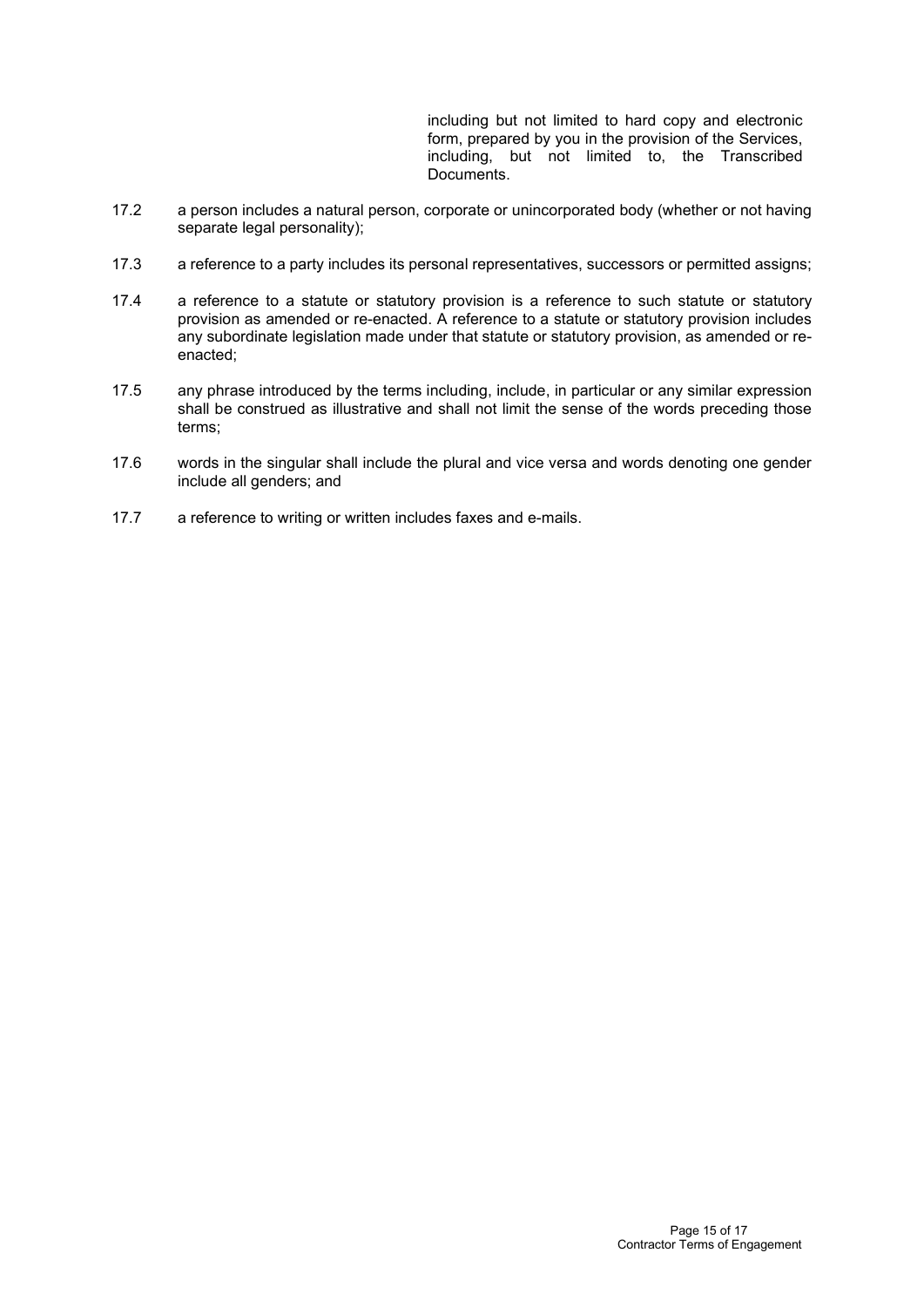## **SERVICE LEVEL SCHEDULE**

In this schedule **"Service Levels"** means your obligations in respect of the performance of the Services as follows:

- 1 you must at any time populate the Accuro Interface with details of your availability to undertake the Services. You can update its availability daily or weekly. You must update the Accuro Interface to ensure the availability of you to undertake the Services is always up to date;
- 2 you can amend your availability on the Accuro Interface to undertake the Services at any time on any day for that particular day;
- 3 where you have submitted availability to accept Documents, you must check your task list on the Accuro Interface and emails frequently for the full duration of such submitted available time;
- 4 should you be unable to complete the work assigned then you should inform Accuro as soon as possible;
- 5 you must return all Transcribed Documents to Accuro only by way of upload onto the Accuro Interface or, where specifically requested by Accuro, by way of zipped and encrypted attachment to an email at any time prior to the Deadline, unless otherwise agreed by Accuro;
- 6 you shall use reasonable endeavours to transcribe and copy type files and documents (as applicable) provided by Accuro. In the event that a word, sentence, or any other request dictated or written (as applicable) is not clear and/or identifiable, you shall highlight the same appropriately in the Transcribed Document;
- 7 performance times for the Services as set out in these Terms shall be of the essence;
- 8 you must understand and comply with the provisions of the Guidelines;
- 9 you must co-operate with Accuro in all matters relating to the Services;
- 10 you must inform Accuro of any invoice disputes before the 20<sup>th</sup> of each month on receipt of the invoice; and
- 11 you must submit their bank details upon receipt of their first invoice and any subsequent changes to bank details before the 20th of each month.